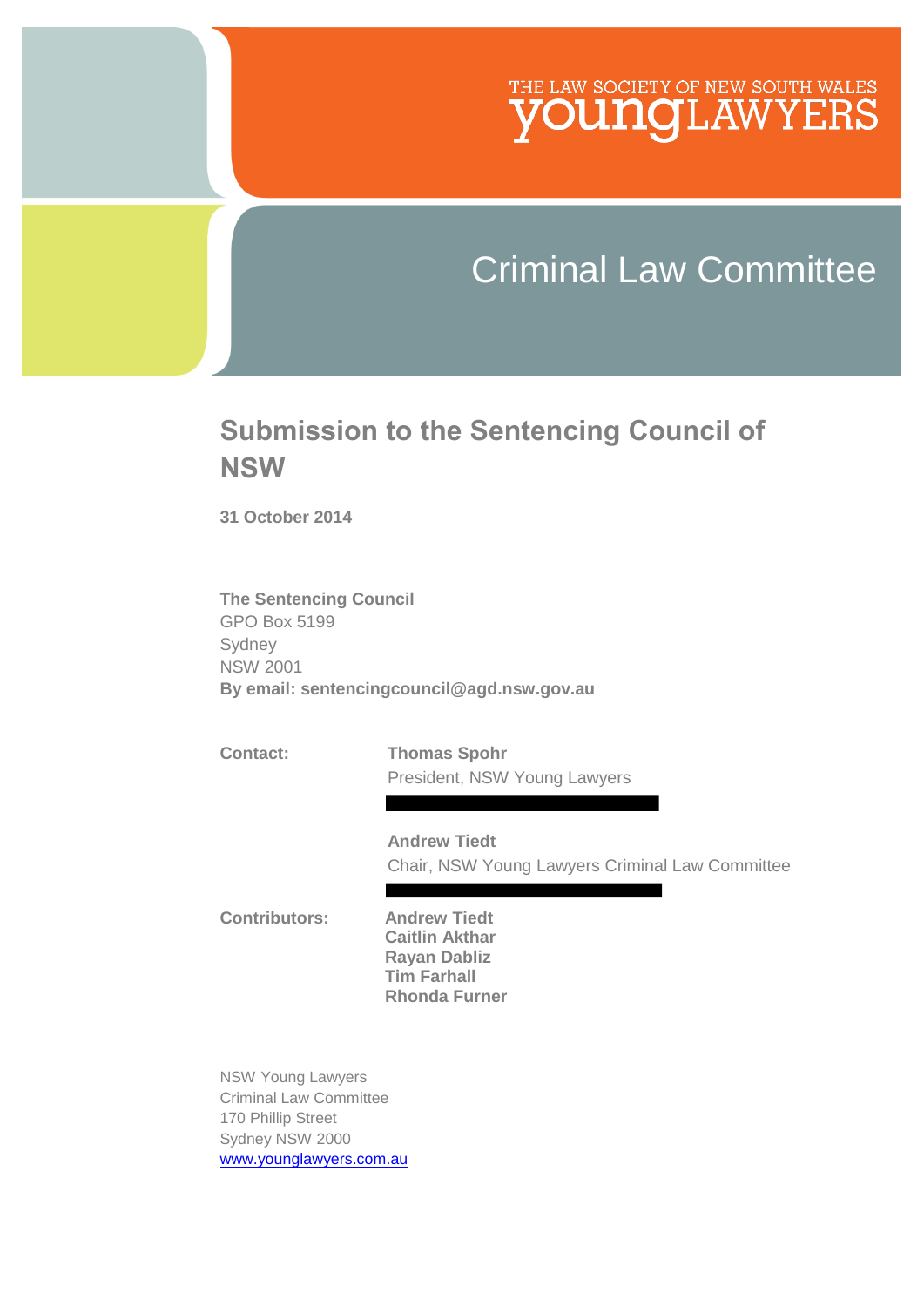#### **1. Preface**

New South Wales Young Lawyers is a division of the Law Society of New South Wales. Members include legal practitioners in their first 5 years of practice and/or under the age of 36 and law students. There are currently over 15,000 members.

The NSW Young Lawyers Criminal Committee (the Committee) is responsible for development and support of members of NSW Young Lawyers who practice in or are interested in the Criminal Law. The Committee takes a keen interest in providing comment and feedback on the criminal law and the structures that support it, and consider the provision of submissions to be an important contribution to the community. The committee is drawn from prosecution, defence (both private and public), police, the courts and other areas of practice that intersect with the criminal law.

The Committee is grateful for the opportunity to make this submission.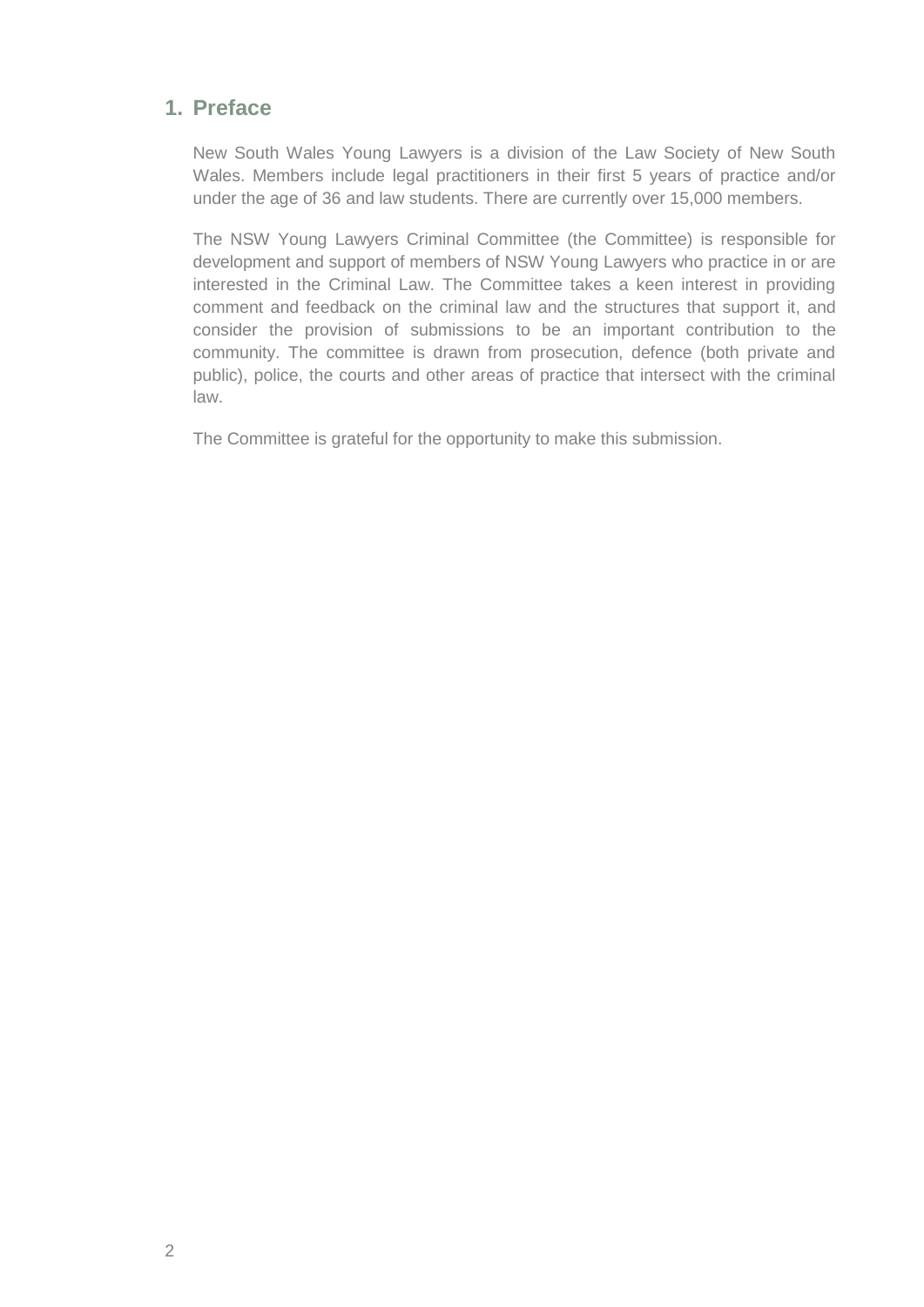#### **2. Initial Comments**

The Committee submits that the *Bail Act 2013* (the Act) has been in operation for such a short time that any assessment of its strengths and weaknesses is premature. No meaningful data is yet available regarding the Act's impact on bail decisions, rates of offending while on bail, remand populations, or any other metric.

The Act represented a substantial departure from the previous regime. It was drafted following an extensive consultation and review process, and passed unanimously by both houses of Parliament. No amendments should be made without a considered, careful assessment based on meaningful data.

One of the most significant flaws of the *Bail Act 1978* (the old Act) was that constant amendment created an overly complex system for regulating the granting of bail. Consideration of the grant of bail had become overly complex, bureaucratic and, in many ways, divorced from consideration of the individual characteristics of the defendant.

The Committee is of the view that the proposed amendment of the Act risks creating a system very similar to that which was done away.

### **3. The extent to which concerns can be mitigated by the existing unacceptable risk test and show cause categories in the Bill**

The Committee is of the view that considerations said to be addressed by recent 'show cause' provisions are already built into the comprehensive unacceptable risk model introduced in the Act. Concerns about the seriousness of the offence, a person's criminal history, and whether they are on bail are already factors that are given careful consideration in the Bail Act.

The introduction of 'show cause' provisions appears to suggest that without them, a bail decision-maker may not assess the potential risk presented by a person accused of murder differently to one accused of shoplifting. The Committee is of the view that this is an unhelpful approach in that the nature and seriousness of the offence is already an essential consideration in a bail decision under section 17(3)(b) of the Act.

Similarly, the fact of an accused person being on conditional liberty at the time of the alleged offence is an essential consideration under sections 17(3)(e) and (f) (whether the accused has previously committed an offence on bail, or has a pattern of noncompliance with any form of conditional liberty) and 17(3)(a) ('criminal history').

Requiring persons who have not been proven guilty of an offence to persuade a bail decision-maker why they should not be deprived of their liberty is a significant change that in the Committee's view is unlikely to lead to an improvement in community safety.

More significantly, the change is not simply a shift in onus. Rather, it is a marked increase in burden compared with the burden the defence must discharge under the unacceptable risk model; the legislation requires that a court must refuse bail if an accused person does not show that their detention is not justified. The Committee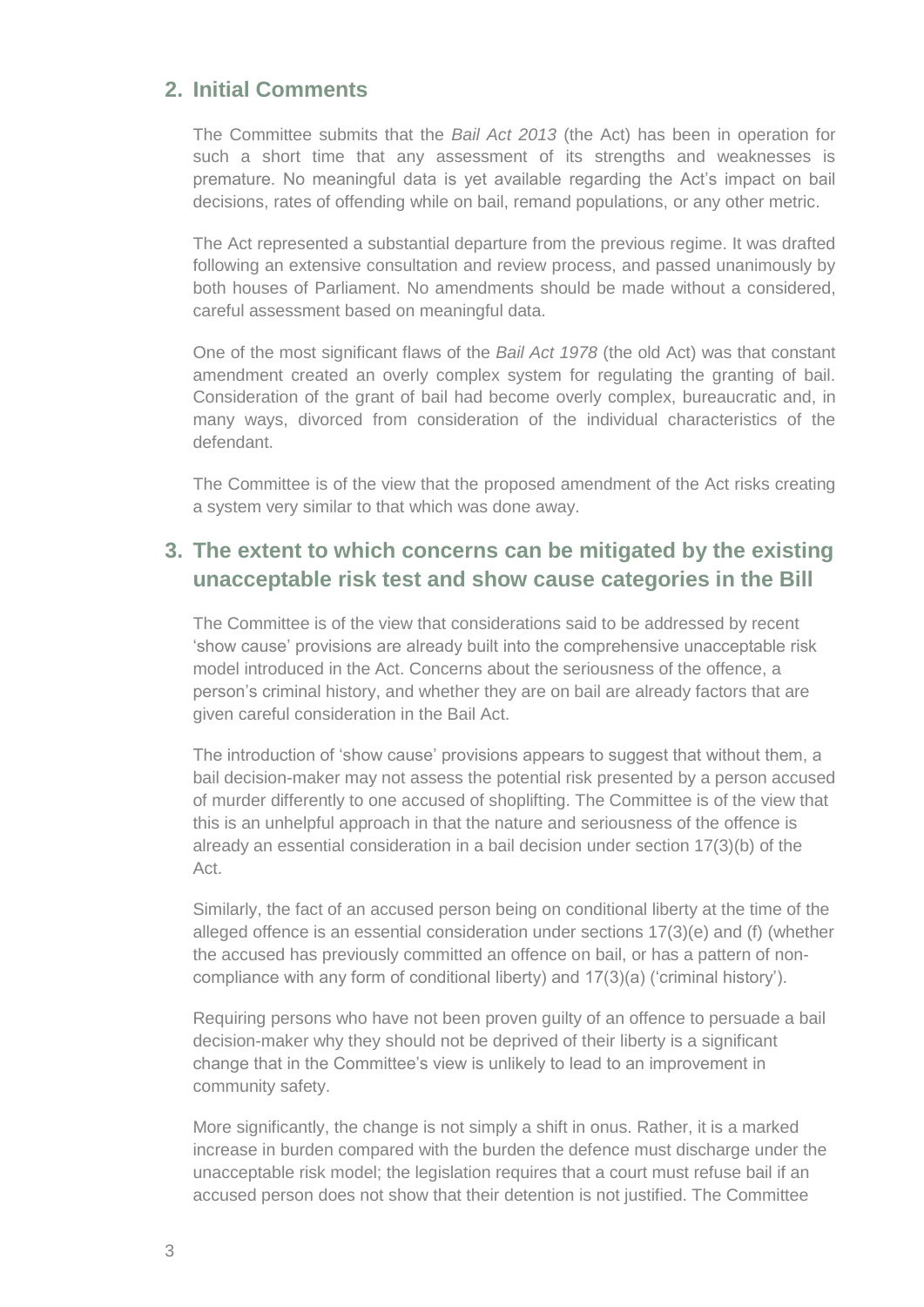does not accept the asserted benefit to public safety said to flow from this change and does not support the introduction of, or any expansion to, this model.

#### **4. The expected impact of expanding show cause requirements to these offences**

The Committee is of the view that the impact of the introduction and any expansion of show cause requirements will be an increase in the prison population. That increase will be attributable to a significant number of people being refused bail based on assumed, rather than demonstrated, risk.

As an example, the effect of section 16B(1)(h) in the first amendment to the Act is that a person on bail for shoplifting who is accused of threatening minor damage to an item of insignificant value (s199 of the Crimes Act, deemed a 'serious indictable offence'), must show cause why they should not be remanded in custody.

Absent any criminal history, it is highly unlikely such a person, even if convicted, would be sentenced to gaol, yet under the amendments to the Act they may be exposed to the prison environment and potentially lose employment, housing, or access to their children while waiting for their matter to be finalised. Applying the risk model of the Act, a court could determine that any potential risk the person posed could be mitigated and release the person on bail. With the introduction of show cause requirements, it appears that circumstances referred to in the second reading speech such as strength of the prosecution case, preventable delays or urgent personal situations such as the need for medical treatment would need to be demonstrated.

Similar concerns would arise where a person was charged with a fresh 'serious indictable offence' while subject to a bond under s9 of the Crimes (Sentencing Procedure) Act 1999 (NSW). Most people in breach of s9 bonds are not resentenced to a term of imprisonment, yet under the proposed amendments they would need to 'show cause' why they should not be remanded in custody.

The Committee is of the view that this expected increase in the prison population will not lead to a corresponding improvement in public safety. The Committee is not aware of any evidence which demonstrates a relationship between the refusal of bail and a reduction in crime. Indeed it appears that the opposite may well be true; the destructive effects of imprisonment, particularly on indigenous people, are well understood.

In addition, an increase in the remand population will impose a further financial burden on NSW taxpayers. It is fair to say that the community can ill-afford to unnecessarily imprison more individuals.

Of course the consequences are more than just financial. There is a wealth of research on the devastating impact of remand on prisoners, such as that presented in the 2002 study by the Judicial Commission of New South Wales entitled "Bail: An Examination of Contemporary issues ". This study revealed that "figures show that remand prisoner suicides are disproportionately high, accounting for 36% of suicides among the entire prison population".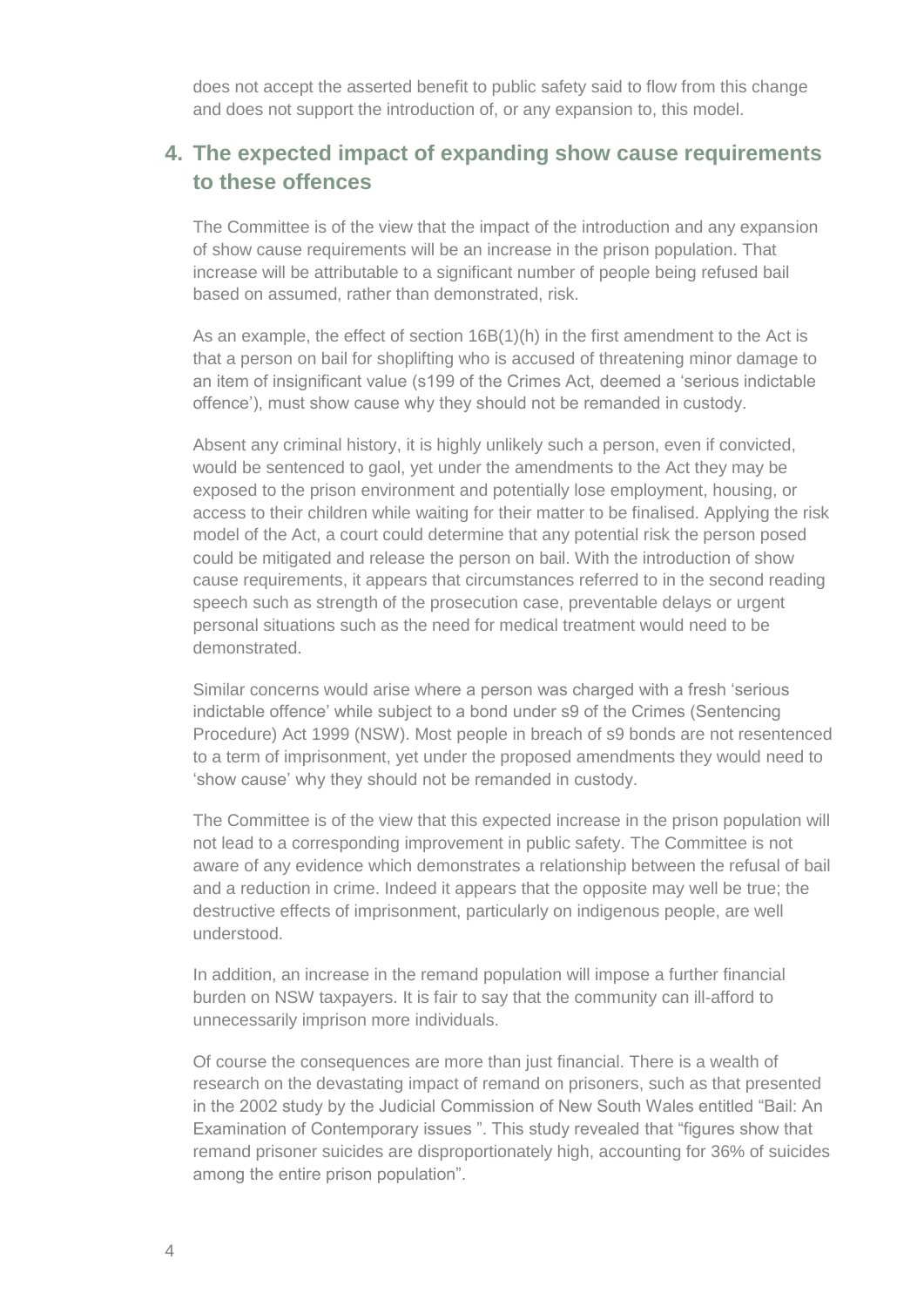More recently, of the 159 deaths in custody over the reporting period, 108 (68%) were of sentenced prisoners and 51 (32%) were of unsentenced prisoners. In each year of the reporting period, the rate of death for sentenced prisoners was lower than for unsentenced. It is highly likely that an increase in the remand prison population would result in an increase in prisoner deaths.

- **5. Whether there is a need to create a new show cause category for the offences**
- **6. If so what the appropriate limitations on this category should be in terms of:**

**the type of offences it applies to; and**

**the type of conditional liberty (or custody) that should trigger the show cause requirement, if an offence is committed.**

In light of the above comments, the Committee does not argue that any new show cause category is called for.